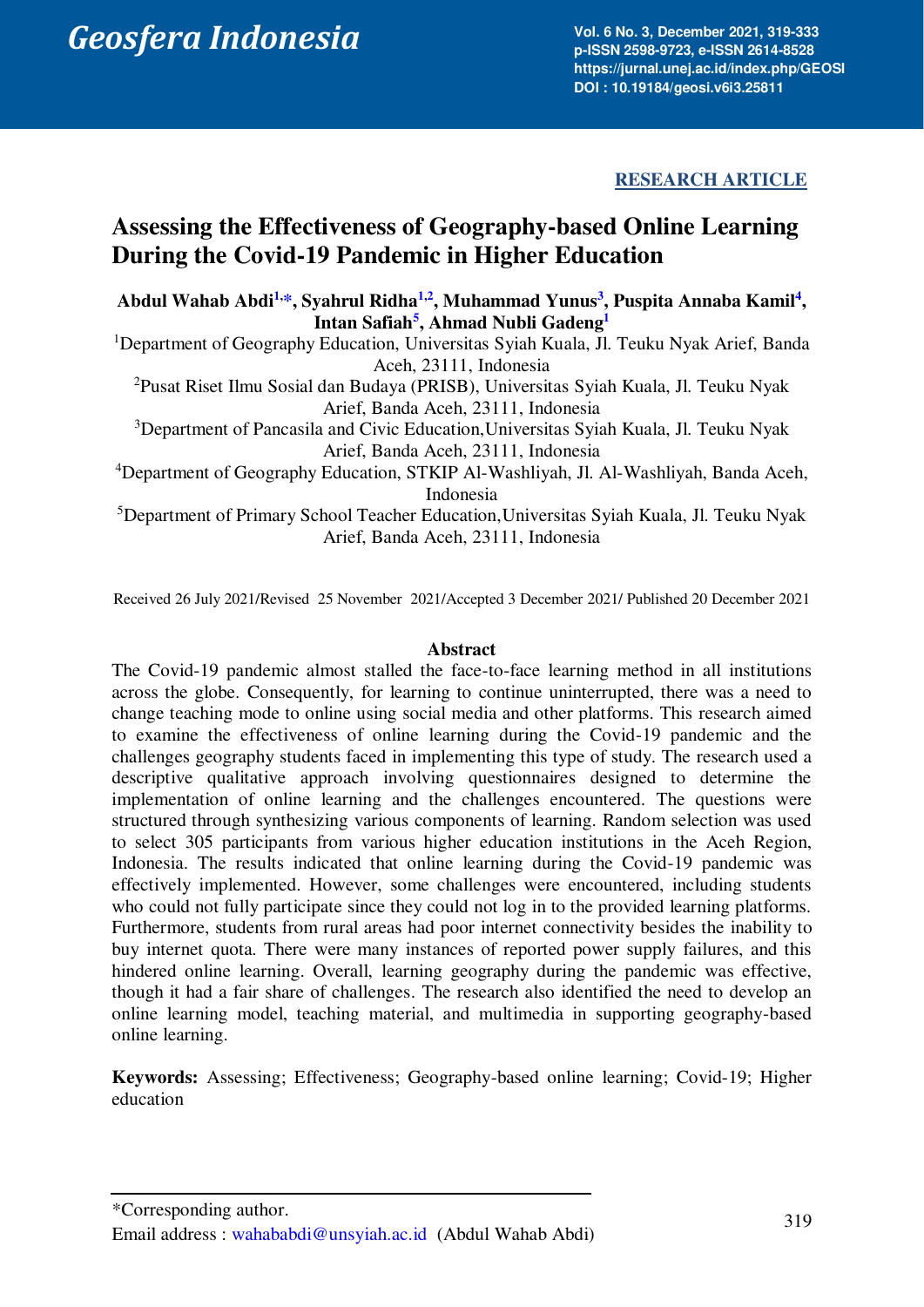#### **1. Introduction**

The Covid-19 pandemic has negatively impacted all sectors, especially education [\(Sandhu & de Wolf, 2020\).](#page-14-0) Recent statistics indicate a drastic increase in the spread of coronavirus, especially in Jakarta and East Java. This situation has led to the introduction of stringent measures, including restrictions of social gatherings, to reduce the transmission of the virus [\(Satuan Tugas, 2020\).](#page-14-1) Educational institutions such as schools and higher learning centers were closed until such a time when the virus could be contained and transmission rates reduced. However, it was expected that learning could adopt new techniques, such as online learning platforms guided by parents and teachers. Implementing technology in the education sector could enable the education sector to achieve the set goals and objectives according to the curriculum [\(Mutton, 2020\).](#page-13-0) 

Globally, the pandemic has negatively affected the normal way of working since people fear contracting the virus [\(Talidong & Toquero, 2020\).](#page-14-2) The education sector has not been isolated either since learning in all institutions shifted from face-to-face to online using social media platforms [\(Baloran, 2020;](#page-12-0) [Barnes et al., 2020\).](#page-12-1) However, the education sector was unprepared for the transition, thereby experiencing various challenges in implementing online learning [\(Scull et al., 2020\).](#page-14-3)

Today almost all schools across the globe have adopted the online learning system despite the challenges in its implementation [\(Barnes et al., 2020;](#page-12-1) [Coolican et al., 2020;](#page-12-2) [Nasri](#page-13-1)  [et al., 2020;](#page-13-1) [Talidong & Toquero, 2020\).](#page-14-2) According to [Morgan \(2020\),](#page-13-2) the new system has its advantages, such as preventing student regression in online learning compared to a school setup. However, the teachers and learners have experienced uncertain time transitions to new ways of learning [\(Allen et al., 2020\).](#page-12-3) Moreover, online learning has not fully achieved the set objectives in some modules that require face-to-face interaction between teachers and students. Therefore, there is a need to have face-to-face learning-based sessions despite having an online platform to effectively achieve the set curriculum goals [\(Moorhouse, 2020;](#page-13-3) [Osman, 2020\).](#page-13-4)

With the current pandemic, learning remains disrupted unless strategic innovations and new ideas are implemented [\(Hazen, 2020;](#page-13-5) [Hazen & Alberts, 2021\).](#page-13-6) The novelty of this research was to provide information related to learning geography in higher education based on the location of different students, either in villages or cities. The two locations have different geographical characteristics that affect the quality of learning [\(Thomas & Bryson,](#page-14-4)  2021). Therefore, in a scenario where face-to-face learning is not implemented, online-based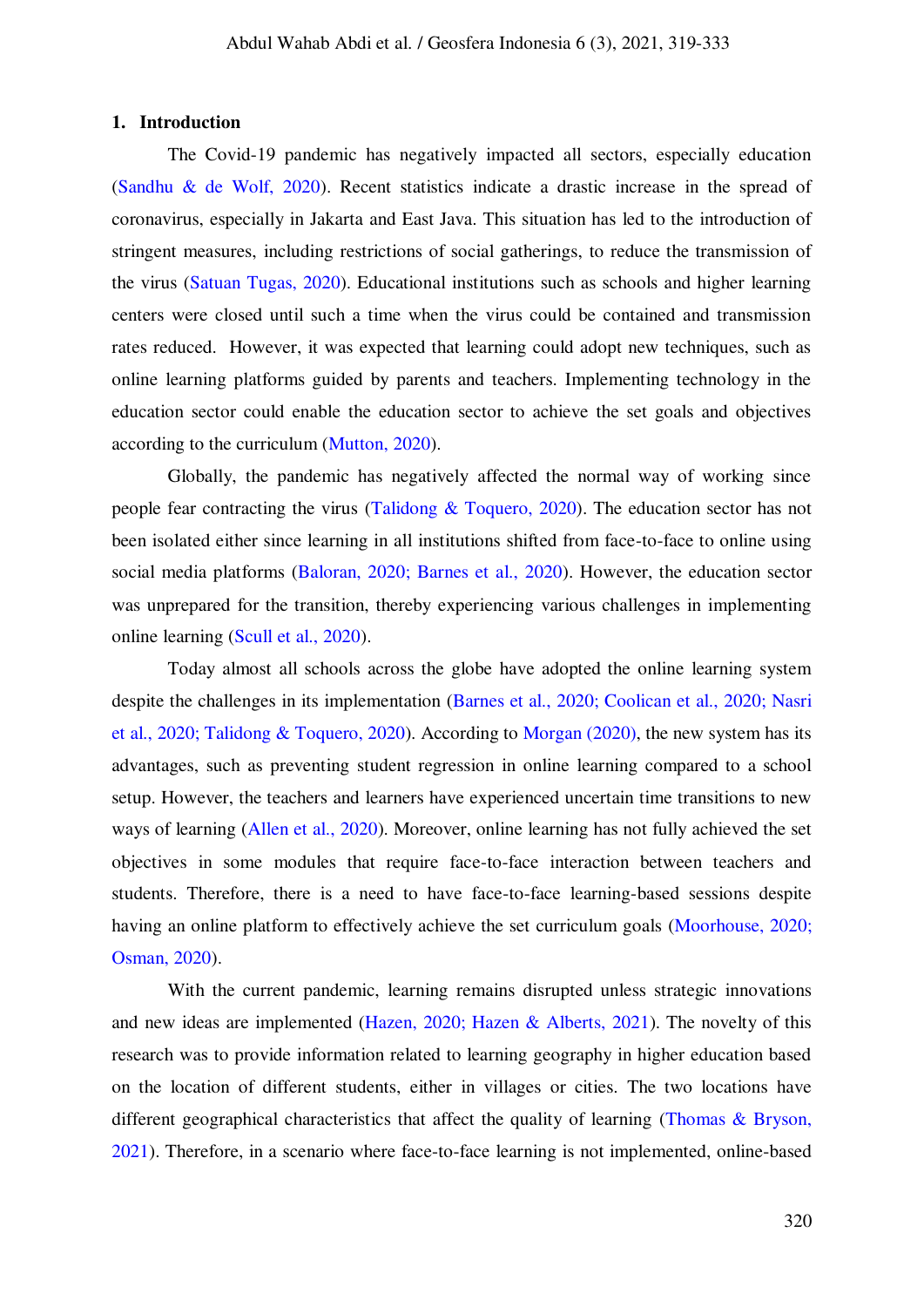<span id="page-2-0"></span>learning is needed using both the web and digital applications [\(Bryson & Andres, 2020;](#page-12-4) [Holloway et al., 2021\).](#page-2-0)

Based on the available statistics and background information, the research sought to identify the effectiveness of learning during the Covid-19 pandemic in higher education institutions. The outcome was measured using the components of learning geography, which included the design of geography-based online learning, learning material, media used, learning procedure, and student participation. The research also aimed to identify various challenges faced by geography students in implementing online-based learning.

#### **2. Methods**

#### 2.1. Research Design

 The research adopted a descriptive qualitative design to analyze the effectiveness of learning geography using the online platform during the pandemic. The technique gave the effectiveness of the innovations in the future.

## 2.2. Data Collection and Analysis

The research used a questionnaire to determine the implementation of geographybased online learning during the Covid-19 pandemic in higher education. Questions were designed by synthesizing components in learning, such as online learning needs, learning design, learning materials, media utilized, implementation, and student participation, as illustrated in [\(Table 1\).](#page-2-1)

<span id="page-2-1"></span>A simple random technique was used in sampling as it represented the population, whereeach individual had the same opportunity to participate [\(Setyosari, 2013\).](#page-14-5) The questions were divided into five categories; the need for online-based learning during Covid-19 (items #1 through #8); the design of online-based learning (items #9 through #16); learning material and media used in online-based learning (items #17 through #23); implementation of online-based learning (items #24 through #35); and student participation in online-based learning during the Covid-19 pandemics (items #36 through #42).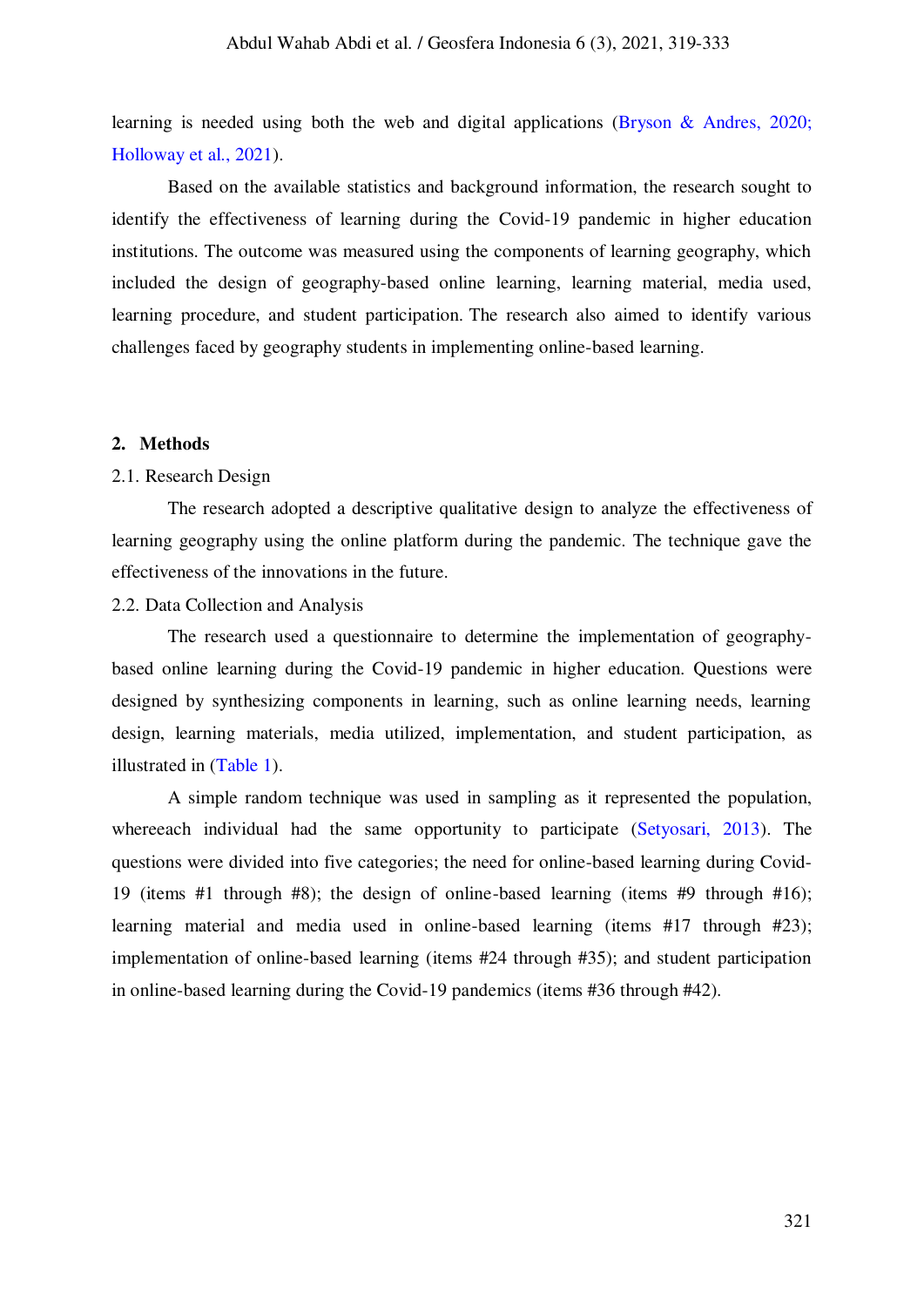Table 1. Forty-two questions were designed to determine the effectiveness of the implementation of geography-based online learning

|            | <b>Questions</b>                                                                                                               |  |  |  |
|------------|--------------------------------------------------------------------------------------------------------------------------------|--|--|--|
|            | Need for geography-based online learning                                                                                       |  |  |  |
| 1          | Is it necessary to have online learning during the Covid-19 pandemic?                                                          |  |  |  |
| $\sqrt{2}$ | Is internet connectivity necessary for online learning?                                                                        |  |  |  |
| 3          | Is lack of internet connection a challenge in implementing online learning during the Covid-19 pandemic?                       |  |  |  |
| 4          | Do all students get a free and adequate internet quota from the university during online learning?                             |  |  |  |
| 5          | Was it necessary to have an effective platform (such as zoom, google meet, etc.) for online learning?                          |  |  |  |
| 6          | It needs student ability, which is good in using digital technology/internet.                                                  |  |  |  |
| 7          | It needs the location of the student, with internet accessibility for online learning.                                         |  |  |  |
| $\,8\,$    | It needs the development of an online-based collaborative learning model through an e-learning system.                         |  |  |  |
|            | Design of geography-based online learning                                                                                      |  |  |  |
| 9          | Learning is designed specially by using an e-learning system.                                                                  |  |  |  |
| 10         | Design and inform the learning goal.                                                                                           |  |  |  |
| 11         | The design of the task and evaluation is suited to the learning goal.                                                          |  |  |  |
| 12         | The design of the learning goal is suited to the cognitive domain (remember, understand, application,                          |  |  |  |
|            | analysis, evaluation, and create).                                                                                             |  |  |  |
| 13         | The learning goal can be achieved through online learning using the existing platform such as zoom, google<br>meet, etc.       |  |  |  |
| 14         | The steps of learning which are used to help to learn effectively, such as student participation and time<br>usage in learning |  |  |  |
| 15         | Students easily do procedures and steps of online learning.                                                                    |  |  |  |
| 16         | Learning strategy is done collaboratively and centered on students.                                                            |  |  |  |
|            | Learning materials and media used in geography learning                                                                        |  |  |  |
| 17         | Learning media such as pictures, videos, and animation can maximize understanding of learning materials                        |  |  |  |
|            | and increase knowledge.                                                                                                        |  |  |  |
| 18         | Audiovisual media (picture, animation, and video) is easily accessed.                                                          |  |  |  |
| 19         | Learning materials are suited to the learning goal, which has been set.                                                        |  |  |  |
| $20\,$     | Learning materials are easily accessed during online learning.                                                                 |  |  |  |
| 21         | The scope of learning materials is global and deep.                                                                            |  |  |  |
| 22         | The sequence of learning materials in each session suited the learning goal.                                                   |  |  |  |
| 23         | The truth of concept, word, and fact.                                                                                          |  |  |  |
|            | The geography-based online learning procedure                                                                                  |  |  |  |
| 24         | Online learning activities increase understanding of the material being learned.                                               |  |  |  |
| 25         | Learning takes place according to the set time.                                                                                |  |  |  |
| 26         | The lecturer delivers well the learning goal and topic of discussion.                                                          |  |  |  |
| 27         | The lecturer delivers the task to support learning goal achievement.                                                           |  |  |  |
| 28         | Lecturers use the most suitable method in delivering learning materials.                                                       |  |  |  |
| 29         | Form a group to discuss, do the project, and solve the problem.                                                                |  |  |  |
| 30         | The lecturer demonstrates the material learned by using audiovisual media.                                                     |  |  |  |
| 31         | Lecturers guide students to understand the materials and tasks so they can be finished well.                                   |  |  |  |
| 32         | The lecturer helps students to participate and contribute to discussion actively.                                              |  |  |  |
| 33         | Presentation of student work outcomes can increase knowledge and skill.                                                        |  |  |  |
| 34         | Lecturer and student conclude and give feedback to learning which is going on.                                                 |  |  |  |
| 35         | The lecturer gives motivation and delivers learning goals and topic of discussion for the next session.                        |  |  |  |
|            | Student participation in geography-based online learning                                                                       |  |  |  |
| 36         | In online learning, students can participate well with their friends and lecturer.                                             |  |  |  |
| 37         | Can communicate well with friends and lecturer.                                                                                |  |  |  |
| 38<br>39   | Can cooperate well among friends in doing the task.<br>Good coordination among friends in doing the task.                      |  |  |  |
| 40         | Share the task among friends objectively.                                                                                      |  |  |  |
| 41         | Students deliver work outcomes compactly.                                                                                      |  |  |  |
| 42         | Students had participated well in discussions, collaborations to do the task, and presenting the outcomes.                     |  |  |  |
|            |                                                                                                                                |  |  |  |

 The questionnaires were analyzed based on a Likert scale where the respondents specified their level of agreement based on  $(1 =$  strongly disagree;  $2 =$  disagree;  $3 =$  neutral or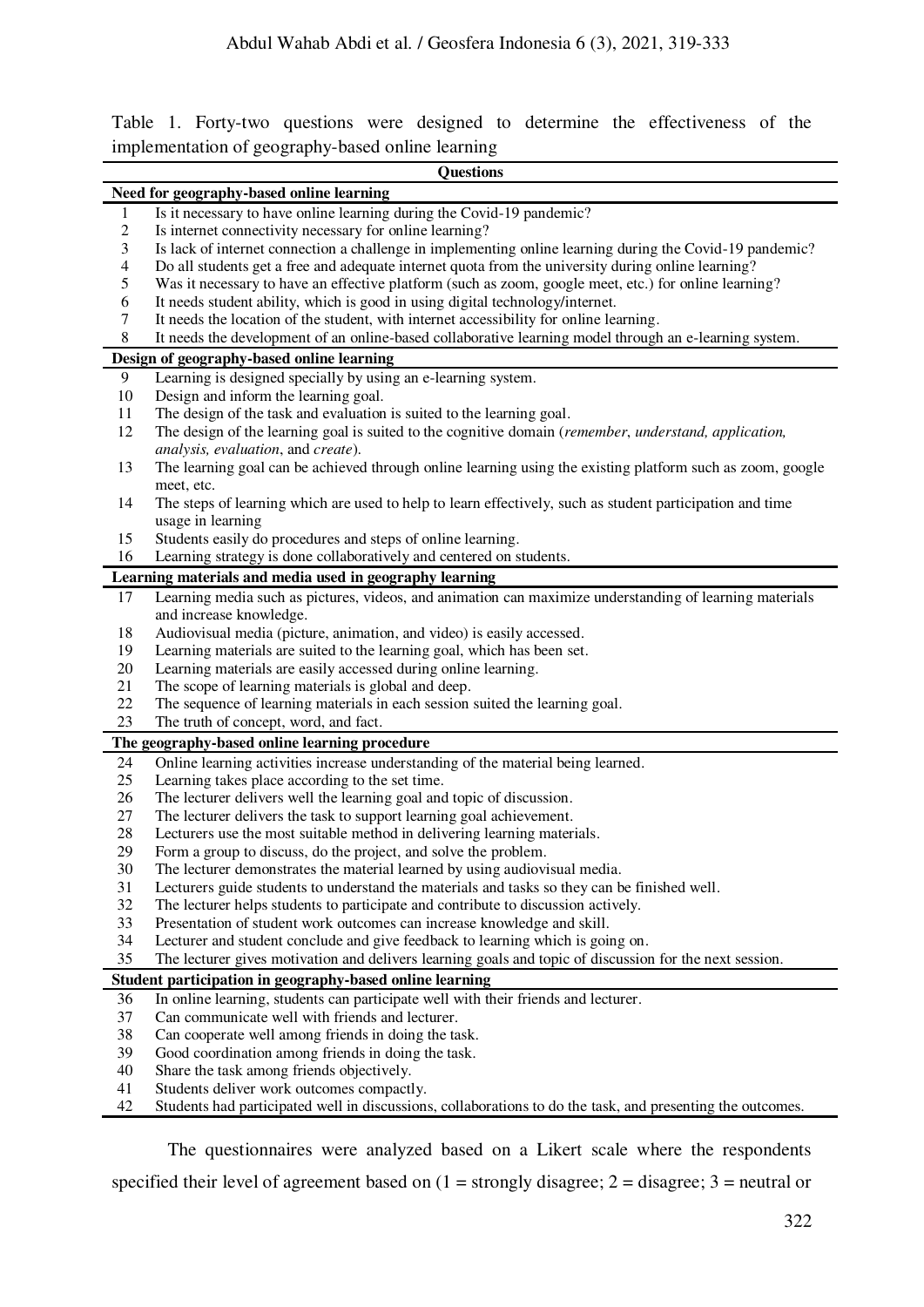don't know;  $4 = \text{agree}$ ;  $5 = \text{strongly agree}$ ) [\(Jo & Bednarz, 2014\).](#page-13-7) A total of 305 students from Aceh Province distributed in urban and rural areas were sampled to participate in the research since they experienced varying challenges. The questionnaires were filled through a Google Form sent via social media (WhatsApp group) for data collection from 28 May until 11 June 2021. This was meant to increase student awareness of the importance of embracing social media in learning circumstances [\(Halliwell, 2020\).](#page-12-5) Additionally, a descriptive statistic technique was used to analyze the data, which was presented in bar charts to determine the response of geographic-based online learning.

#### **3. Results and Discussion**

 The research results revealed two important findings of geography learning during the Covid-19 pandemic. First, it identified the effectiveness of the system, and second, the challenges the students faced in online learning. The elaboration of those two findings is explained as follows.

#### 3.1. The Effectiveness of Online Learning

Research findings established that online learning during the Covid-19 pandemic in higher education was effective. This was determined from the student perception (79%) regarding online learning. However, online learning experienced some challenges, for instance, students in rural settings lacked access to the internet, and therefore, they could not learn as programmed. The percentage was obtained from five learning components, including learning design, material, media of learning, a form of media used, the procedure of learning, and student participation in online learning.

#### 3.1.1 The need for geography-based online learning during the Covid-19 pandemic

 Online learning was designed to achieve the set curriculum goals even though the students did not have face-to-face interaction with their teachers. However, during implementation, learning did not attain an optimum level since some students used less effective platforms.In addition, students from rural areas had challenges regarding internet connectivity. On the contrary, students from urban areas did not have similar challenges, especially internet access. Therefore, the research identified a need to have a defined learning model for effective online learning. [Table 2](#page-5-0) shows the total score in identifying the need for online-based learning.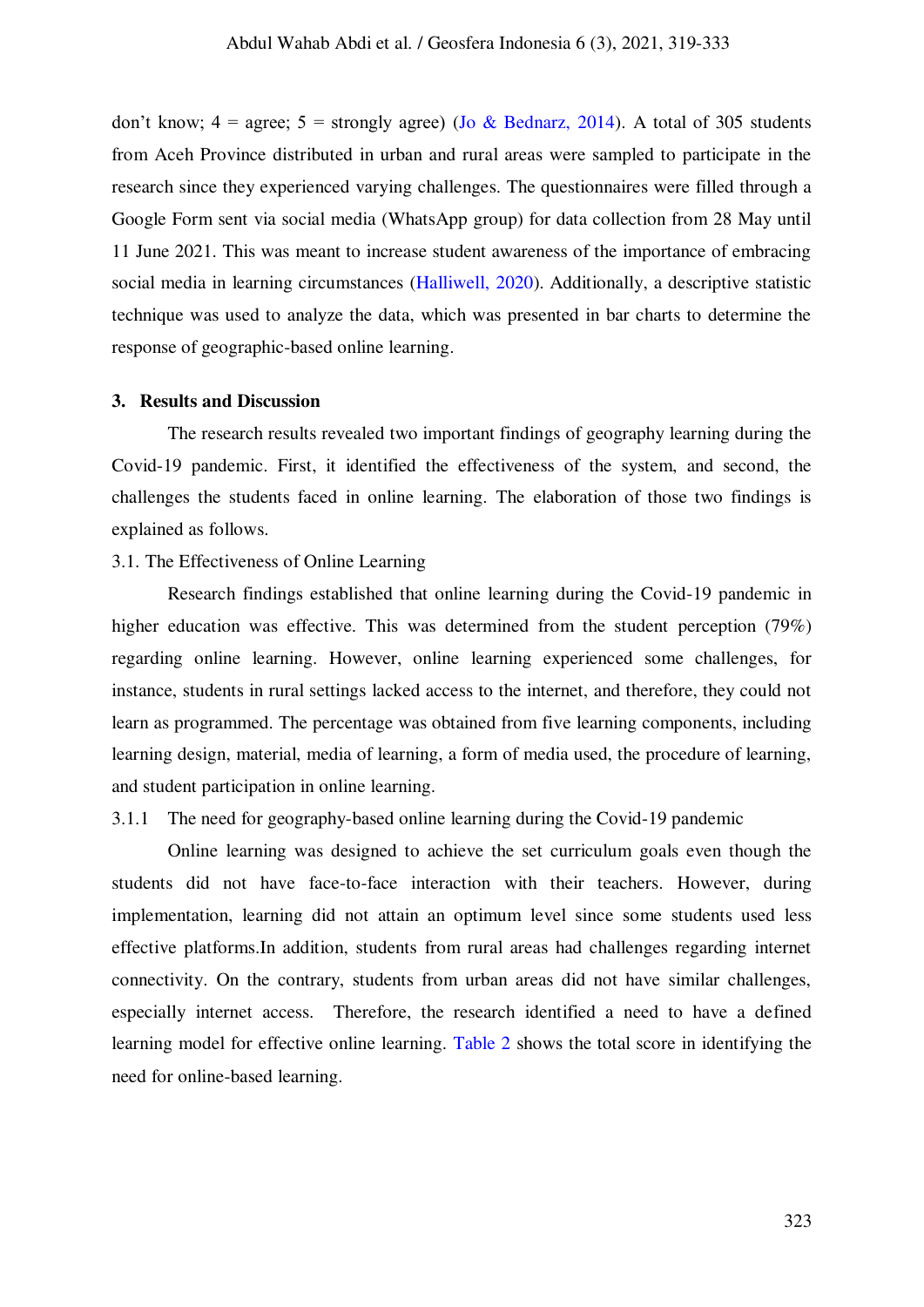<span id="page-5-0"></span>

|   | <b>Ouestion</b>                                                                                           |       | <b>Score</b> |  |
|---|-----------------------------------------------------------------------------------------------------------|-------|--------------|--|
| 1 | The Covid-19 pandemic needs effective online learning.                                                    | 1306  | $10.7\%$     |  |
| 2 | A good internet connection is needed for online learning.                                                 | 1477  | $12.1\%$     |  |
| 3 | Lack of internet connection becomes an obstacle in online learning during the<br>Covid-19 pandemic.       | 1404  | $11.5\%$     |  |
| 4 | Students get free and adequate internet quota from the university during online<br>learning.              | 1234  | $10.1\%$     |  |
| 5 | It needs an effective platform (such as zoom, google meet, etc.) for online<br>learning.                  | 1248  | $10.2\%$     |  |
| 6 | It needs student ability, which is good in using digital technology/internet.                             | 1314  | $10.8\%$     |  |
| 7 | It needs the location of the student, which is well covered by internet access in<br>online learning.     | 1353  | $11.1\%$     |  |
| 8 | It needs the development of an online-based collaborative learning model through<br>an e-learning system. | 1249  | $10.2\%$     |  |
|   | <b>Total</b>                                                                                              | 10585 | 86.76%       |  |

Table 2. The score in identifying the need for geography-based online learning

[Table 2](#page-5-0) shows that geography-based online learning was necessary during the Covid-19 pandemic (86.76%). This was in line with the higher education policy regarding universities which recommended research investigating the effectiveness of online learning during quarantine time, as shown in [Figure 1.](#page-5-1)



<span id="page-5-1"></span>Figure 1. Percentage of student response to the need for geography-based online learning

# 3.1.2 The design of geography-based online learning

 During the Covid-19 pandemic, geography-based online learning differed from the previous one, which did not engage the learners on online platforms. This section will discuss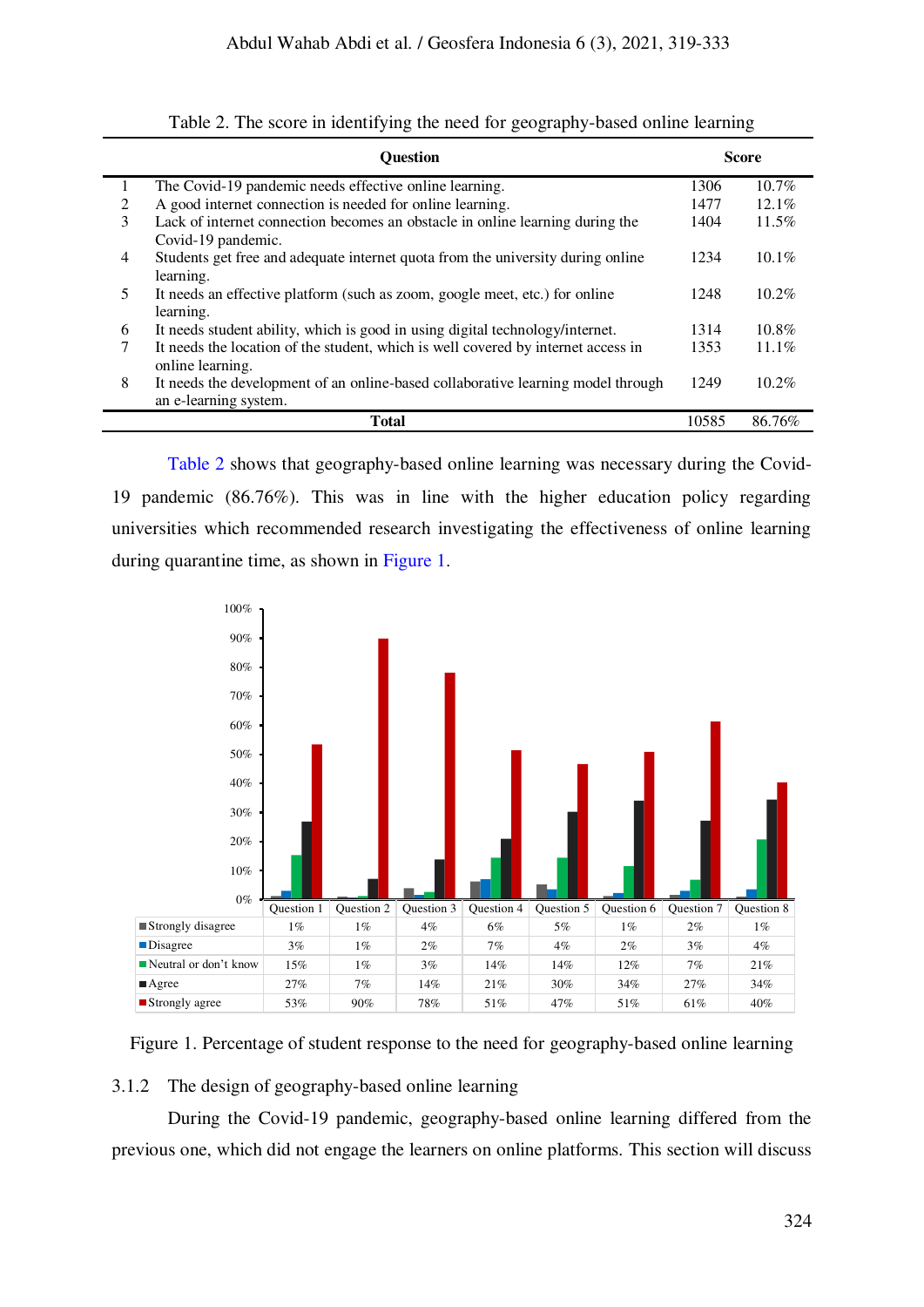student responses to the learning design developed by the lecturer. [Table 3](#page-6-0) shows the total score of student response to the design of learning during the Covid-19 pandemic.

|    | Ouestion                                                                          |      | Score    |  |
|----|-----------------------------------------------------------------------------------|------|----------|--|
| 9  | Learning is designed specially by using an e-learning system.                     | 1140 | $9.3\%$  |  |
| 10 | Design and inform the learning goal.                                              | 1288 | $10.6\%$ |  |
| 11 | The design of the task and evaluation is suited to the learning goal.             | 1270 | $10.4\%$ |  |
| 12 | The design of the learning goal is suited to the cognitive domain                 | 1211 | $9.9\%$  |  |
|    | (remember, understand, application, analysis, evaluation, and create).            |      |          |  |
| 13 | The learning goal can be achieved through online learning using the existing      | 1146 | $9.4\%$  |  |
|    | platform such as zoom, google meet, etc.                                          |      |          |  |
| 14 | The steps of learning which are used to help to learn effectively such as student | 1186 | $9.7\%$  |  |
|    | participation and time usage in learning.                                         |      |          |  |
| 15 | Students easily do procedures and steps of online learning.                       | 1067 | 8.7%     |  |
| 16 | Learning strategy is done collaboratively and centered on students.               | 1152 | $9.4\%$  |  |
|    | <b>Total</b>                                                                      | 9460 | 77.54%   |  |

<span id="page-6-0"></span>Table 3. The score of student response to the design of geography-based online learning

The research found out that geography-based online learning was implemented as planned at a response rate of (77.54%) as shown in Table 3. The finding established that learning plans were prepared hurriedly without an in-depth analysis of the studying environment. Additionally, it was noted that the lecturers introduced new learning materials when students were already in the mid-semester, resulting in confusion besides not covering the required content fully. Furthermore, the Indonesian policy regarding online learning was established in March 2020, whereas the lectures began in January 2020, and this led to learning sessions disruptions. In adapting to the new normal, it is necessary to continue implementing the online learning system and keep improving the hitches identified towards achieving the set goals. [Figure 2](#page-6-1) corroborates the finding of the design of learning in the form of a percentage of student response to the design of online learning, which had been developed by the lecturers.



<span id="page-6-1"></span>Figure 2. Student response to the design of geography-based online learning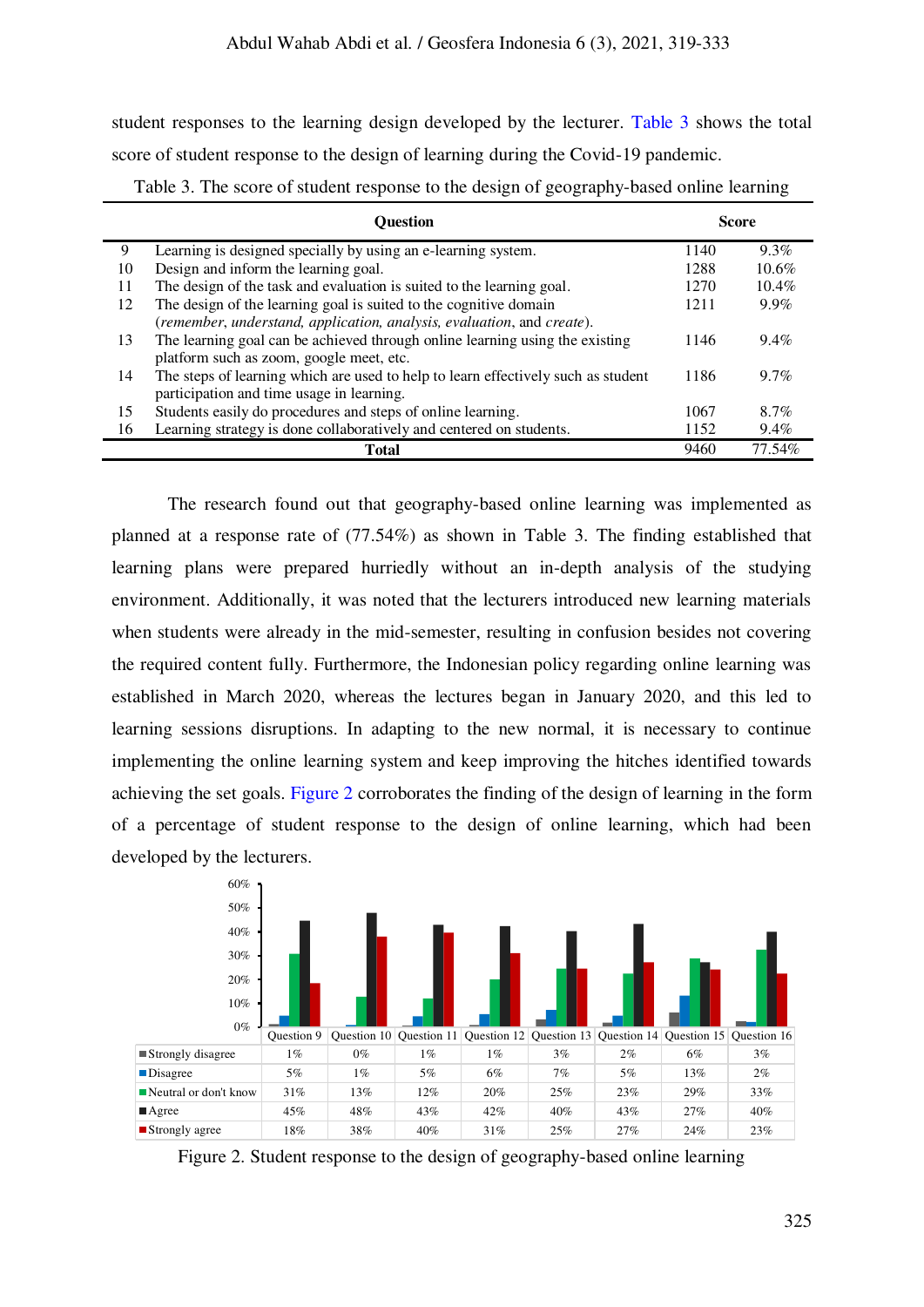Universitas Syiah Kuala is among the institutions using system management learning (E-learning) before the Covid-19 pandemic, which has helped students continue with studies, as shown in [\(Figure 3\)](#page-7-0). Thus, it is expected that online learning can be implemented in other higher learning institutions in Aceh, for both public and private institutions.



Figure 3. E-Learning platform inUniversitas Syiah Kuala

#### <span id="page-7-0"></span>3.1.3 Learning Materials and Media

 The current learning materials and media used in online learning do not differ from those used before the Covid-19 pandemic. The materials are suited with an online learning goal set before, whereas learning media dominantly uses audiovisual such as media display through YouTube and other learning resources. The total score of suitability between learning materials and learning media used in online learning is shown in [Table 4.](#page-8-0)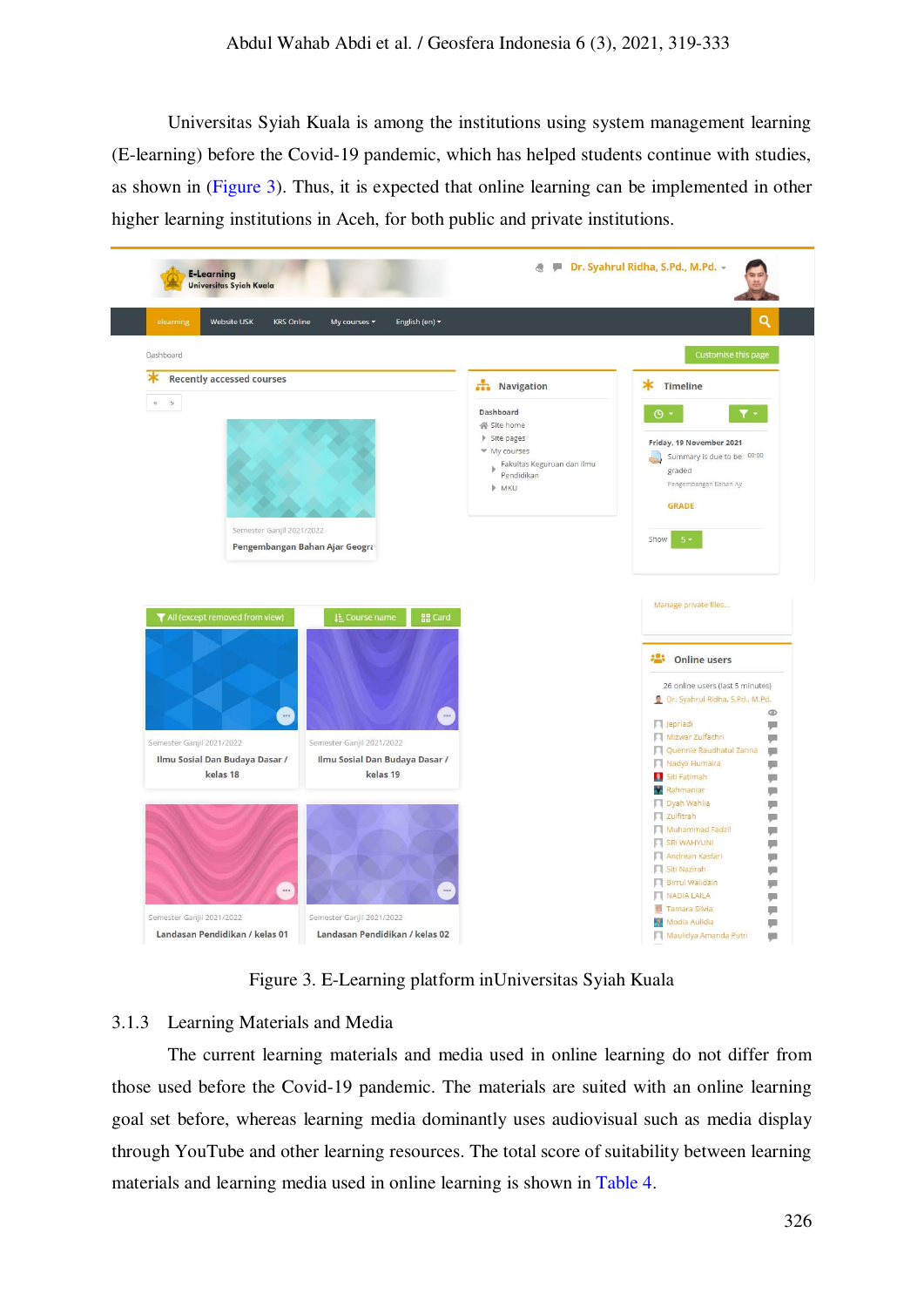|    | <b>Ouestion</b>                                                                                                                           |      | <b>Score</b> |  |
|----|-------------------------------------------------------------------------------------------------------------------------------------------|------|--------------|--|
| 17 | Learning media such as pictures, video, animation can function to<br>maximize understanding of learning materials and increase knowledge. | 1323 | $12.4\%$     |  |
| 18 | Audiovisual media (picture, animation, and video) is easily accessed.                                                                     | 1146 | $10.7\%$     |  |
| 19 | Learning materials are suited to the set learning goal.                                                                                   | 1241 | $11.6\%$     |  |
| 20 | Learning materials are easily accessed.                                                                                                   | 1101 | $10.3\%$     |  |
| 21 | The scope of learning materials (global) and deep.                                                                                        | 1102 | $10.3\%$     |  |
| 22 | The sequence of learning materials in each session suited the learning                                                                    | 1198 | 11.2%        |  |
|    | goal.                                                                                                                                     |      |              |  |
| 23 | The truth of concept, word, and fact.                                                                                                     | 1192 | $11.2\%$     |  |
|    | Total                                                                                                                                     | 8303 | 77.78%       |  |

<span id="page-8-0"></span>Table 4. The score of student response to learning materials and media used in geography learning

[Table 4](#page-8-0) shows materials and media used for online learning, which were deemed effective at a rate of (77.78%). This was possible since the learning materials enhanced the achievement of the set goals according to the curriculum. However, learning media such as pictures, video, animation functions were enough to maximize the use of the five senses in understanding the learning material. Therefore, the lecturers needed to develop learning materials and media that could provide the required content. [Figure 4](#page-8-1) shows the percentage of student response to learning material and media used during the Covid-19 pandemic.



<span id="page-8-1"></span>Figure 4. Student response to learning materials and media used in geography learning

#### 3.1.4 Learning procedure

 The procedure of online-based learning needs to be followed in accordance with the learning plan. [Table 5](#page-9-0) shows the efficacy of the procedure or learning steps.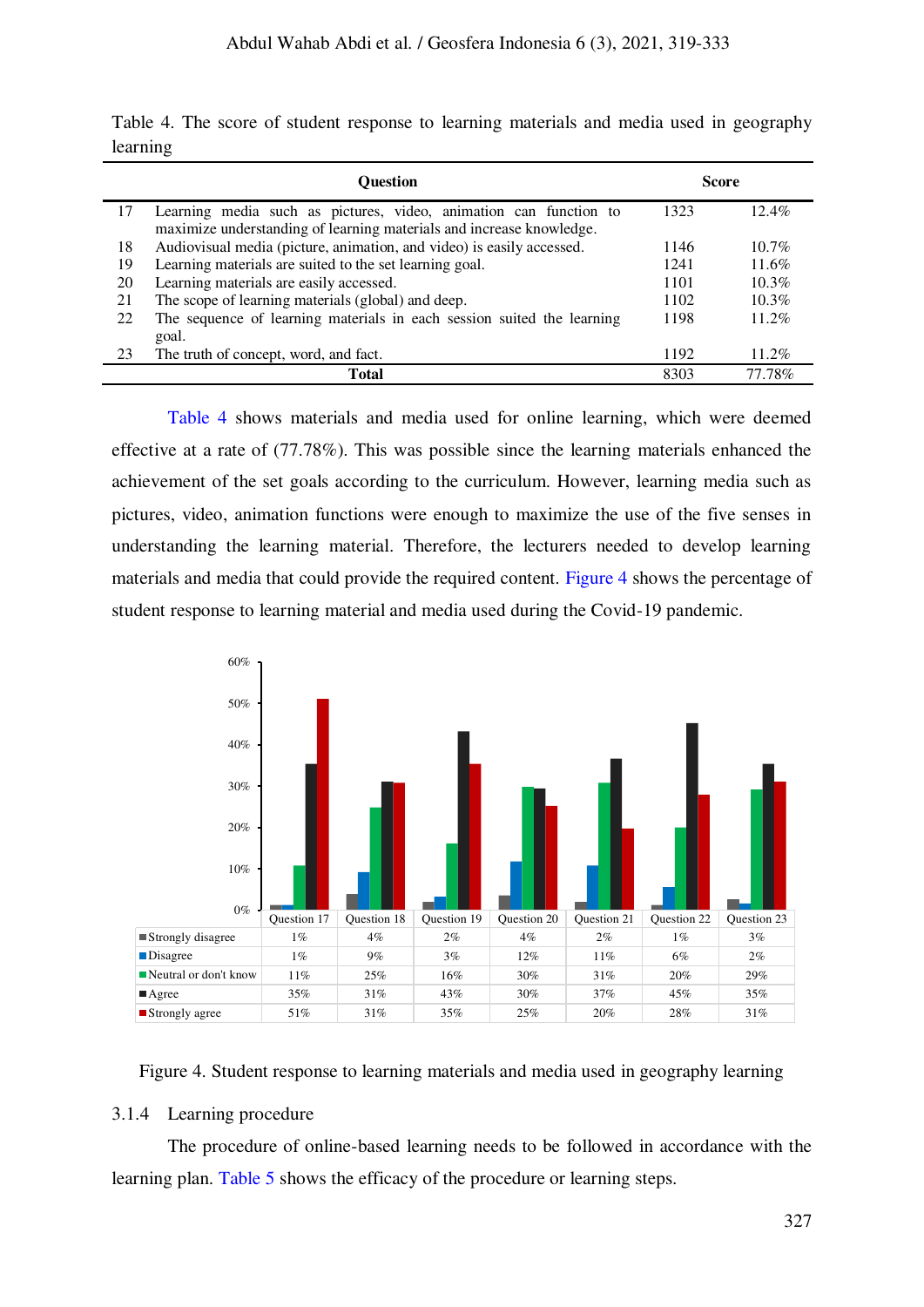|    | <b>Ouestion</b>                                                                          |       | <b>Score</b> |  |
|----|------------------------------------------------------------------------------------------|-------|--------------|--|
| 24 | Online learning activities increase understanding of the material, which is being        | 1000  | 5,5%         |  |
|    | learned.                                                                                 |       |              |  |
| 25 | Learning takes place in accord with the time, which had been determined.                 | 1142  | $6,2\%$      |  |
| 26 | The lecturer delivers well the learning goal and topic of discussion.                    | 1185  | 6,5%         |  |
| 27 | The lecturer delivers the task to support learning goal achievement.                     | 1182  | 6,5%         |  |
| 28 | Lecturers use the method, which is suitable in delivering learning materials.            | 1225  | 6,7%         |  |
| 29 | Form a group to discuss, do the project, and solve the problem.                          | 1127  | 6,2%         |  |
| 30 | The lecturer demonstrates the material learned by using audiovisual media.               | 1143  | $6,2\%$      |  |
| 31 | The lecturer guide students to understand the materials and tasks so they can be         | 1230  | 6,7%         |  |
|    | finished well.                                                                           |       |              |  |
| 32 | The lecturer helps students to participate and contribute to the discussion<br>actively. | 1234  | 6,7%         |  |
| 33 | Presentation of student work outcomes can increase knowledge and skill.                  | 1214  | 6,6%         |  |
| 34 | Lecturer and student conclude and give feedback to learning which is going on.           | 1205  | 6,6%         |  |
| 35 | The lecturer gives motivation and delivers learning goals and topic of                   | 1268  | 6,9%         |  |
|    | discussion for the next session.                                                         |       |              |  |
|    | Total                                                                                    | 14155 | 77,35%       |  |

<span id="page-9-0"></span>Table 5. The score of student response to the geography-based online learning procedure

The research identified that the online-based procedures were recommendable for effective learning plans at a score of (77.35%). Although some factors could not be determined in the current learning due to inadequate time, the online platform provided an understanding of the material. Students were also not familiar with online learning platforms such as Zoom and Google Meet, thus spending a lot of time connecting to the system. [Figure](#page-9-1)  [5](#page-9-1) shows the percentage of student responses concerning procedure/steps of learning.



<span id="page-9-1"></span>Figure 5. Student response to procedure/steps of geography-based online learning

# 3.1.5 Student participation in geography learning

 The level of student participation was used to establish whether online learning was being implemented effectively during the pandemic.The assessment was determined through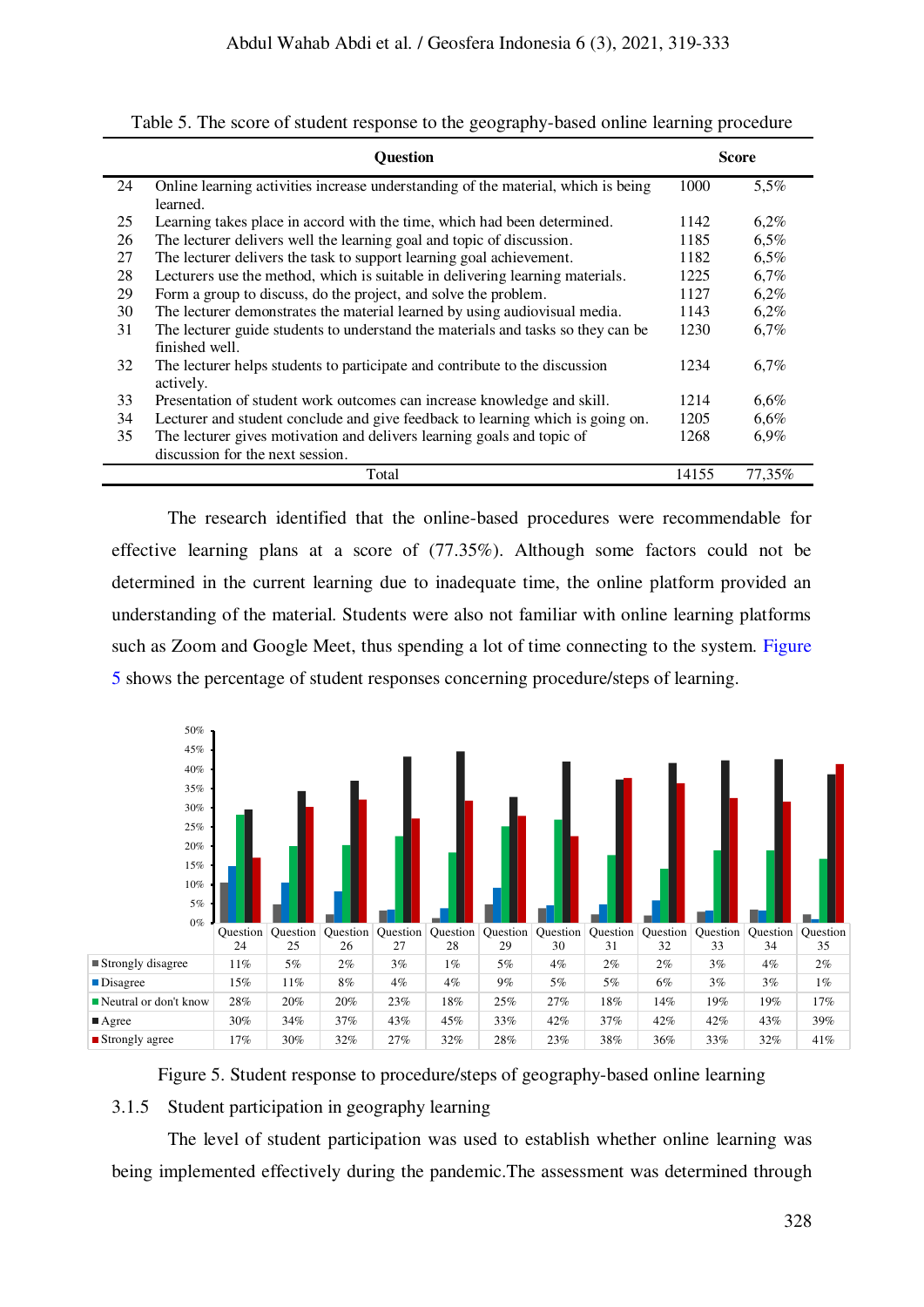the participation of lecturers and students in solving online problems by giving theoretical and practical contributions. The students coulduse social media platforms such as WhatsApp, Instagram, and YouTube applications with minimal challenges [\(Halliwell, 2020; Salehudin et](#page-12-5)  [al., 2020\).](#page-14-6) [Table 6](#page-10-0) shows the score of student participation response to online learning.

<span id="page-10-0"></span>Table 6. The score of student participation response in geography-based online learning

|    | <b>Ouestion</b>                                                                         |      | <b>Score</b> |  |
|----|-----------------------------------------------------------------------------------------|------|--------------|--|
| 36 | In online learning, students can participate well both with their friends and lecturer. | 1170 | 11.0%        |  |
| 37 | Can communicate well both with friend and lecturer.                                     | 1180 | $11.1\%$     |  |
| 38 | Can cooperate well among friends in doing the task.                                     | 1155 | $10.8\%$     |  |
| 39 | coordinate well among friends in doing the task.                                        | 1181 | $11.1\%$     |  |
| 40 | Share the task among friends objectively.                                               | 1189 | $11.1\%$     |  |
| 41 | Students deliver work outcomes compactly.                                               | 1162 | $10.9\%$     |  |
| 42 | On the whole, students had participated well in discussing, collaborating to do the     | 1205 | $11.3\%$     |  |
|    | task, and presenting work outcomes.                                                     |      |              |  |
|    | <b>Total</b>                                                                            | 8242 | 77.21%       |  |

[Table 6](#page-10-0) shows that during the Covid-19 pandemic, students participated in online learning (77.21%) despite the challenges encountered. Some of the contributing factors that hindered participation included location. The difference in the location greatly influenced the internet connectivity and other social factors making it difficult for students, especially in the rural areas, to participate fully. Besides, students living in rural areas were from low-income families, making it difficult to purchase an internet quota. Nevertheless, higher education institutions such as Universitas Syiah Kuala provided a subsidy of internet quota for online learning during the Covid-19 pandemic. [Figure 6](#page-10-1) shows the percentage of student participation in following online learning dur-ing the Covid-19 pandemic.



<span id="page-10-1"></span>Figure 6. Percentage of student participation in geography-based online learning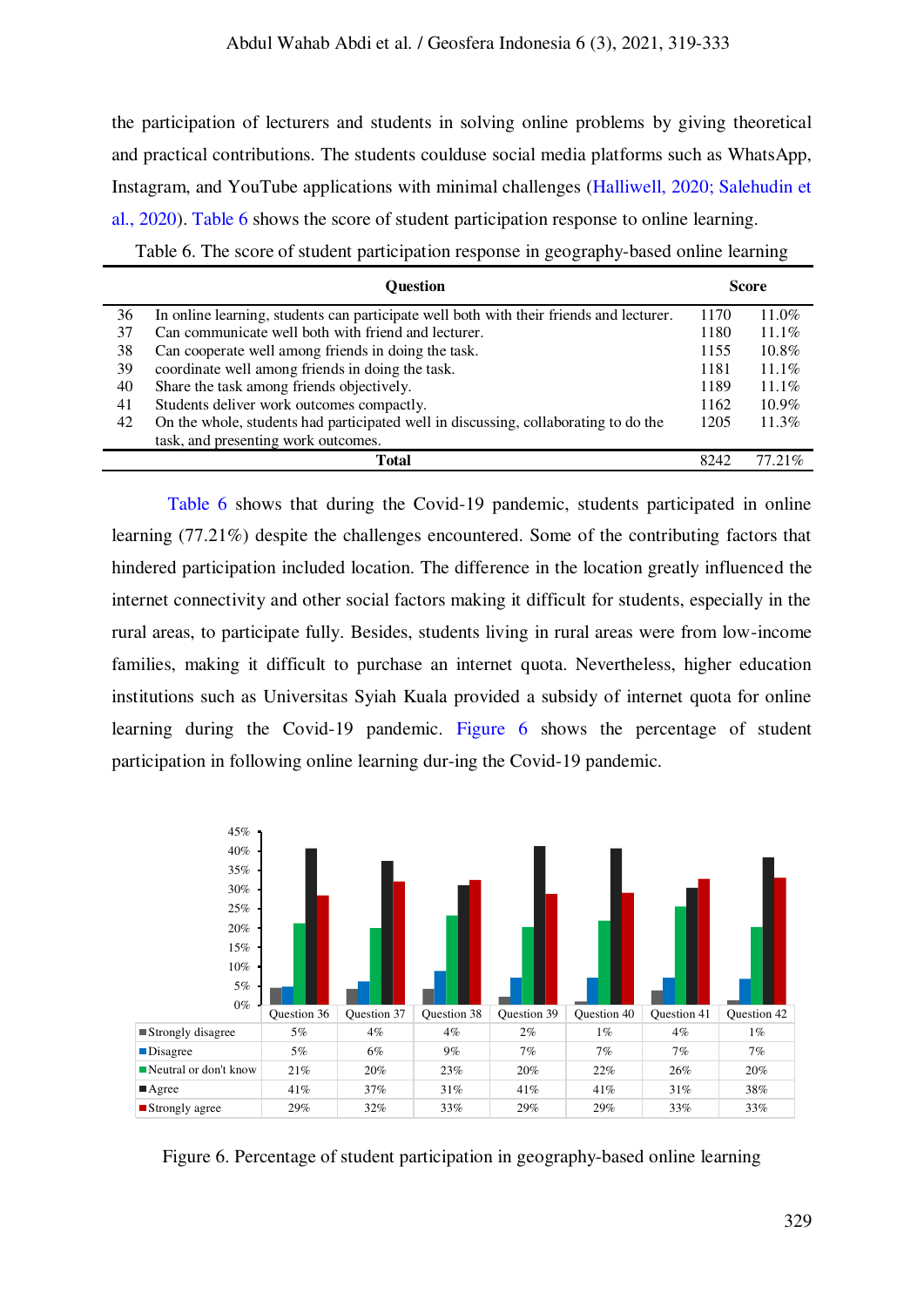#### 3.2. Challenges faced by Geography based Online Learning during the Pandemic

 The survey was done among geography students living in rural and urban areas. According to [Abidah et al. \(2020\)](#page-12-6) [& Rasmitadila et al. \(2020\)](#page-13-8) , the majority of the students in the rural setting had poor internet connectivity and often experienced blackouts making learning a challenge, especially when signing into the online system. Contrarily, students from urban areas such as Banda Aceh city and Lhoksumawe city did not experience challenges with internet connectivity though they had frequent blackouts. Therefore, the lack of a reliable power supply was a major and common problem. Also, most of the students had difficulties using the online learning model and were not familiar with the social media platforms. This calls for the measure from all stakeholders, including the government, teachers, and students, to adopt technology as a way of mitigating learning challenges faced caused by the pandemic [\(Leacock & Warrican, 2020\).](#page-13-9)

Internet connectivity was essential in enhancing the effective implementation of the online learning system. Poor network and lack of a reliable power supply led to a partial participation of students contributing to the drawbacks experienced during online learning [\(Rejeki & Mukminan, 2020\).](#page-13-10) Most parts of Aceh Province are categorized as the least developed frontier where internet connectivity is yet to be installed [\(Ridha & Kamil, 2021\).](#page-14-7) Due to these challenges, the students are unable to cover the intended content according to the curriculum.However, it is important to teach geography in relation to the physical location of students. This will help them understand the introduction of landscapes, morphology, and spatial associations linked to online learning [\(Ikhsan et al., 2018\).](#page-13-11)

To ensure effective implementation of online learning, lecturers have tried various applications to support the system, such as Zoom, Google Meet, Jitsi, and Webex. The applications are evaluated with the help of the students in determining the advantages and disadvantages before choosing the most reliable in terms of installation, bundle consumption, learning features, sound quality, pictures, and adaptability. The most accepted application by most students could be chosen as the best fit for geography-based online learning.

#### **4. Conclusion**

 The geography-based online learning during the pandemic in higher education institutions was effective, with a score of 79%. Factors that hindered online learning during the Covid-19 pandemic included poor internet connectivity and lack of power, especially for students from a rural setting. Besides, most students from rural areas come from low household income backgrounds, which could not enable them to buy bundles for the internet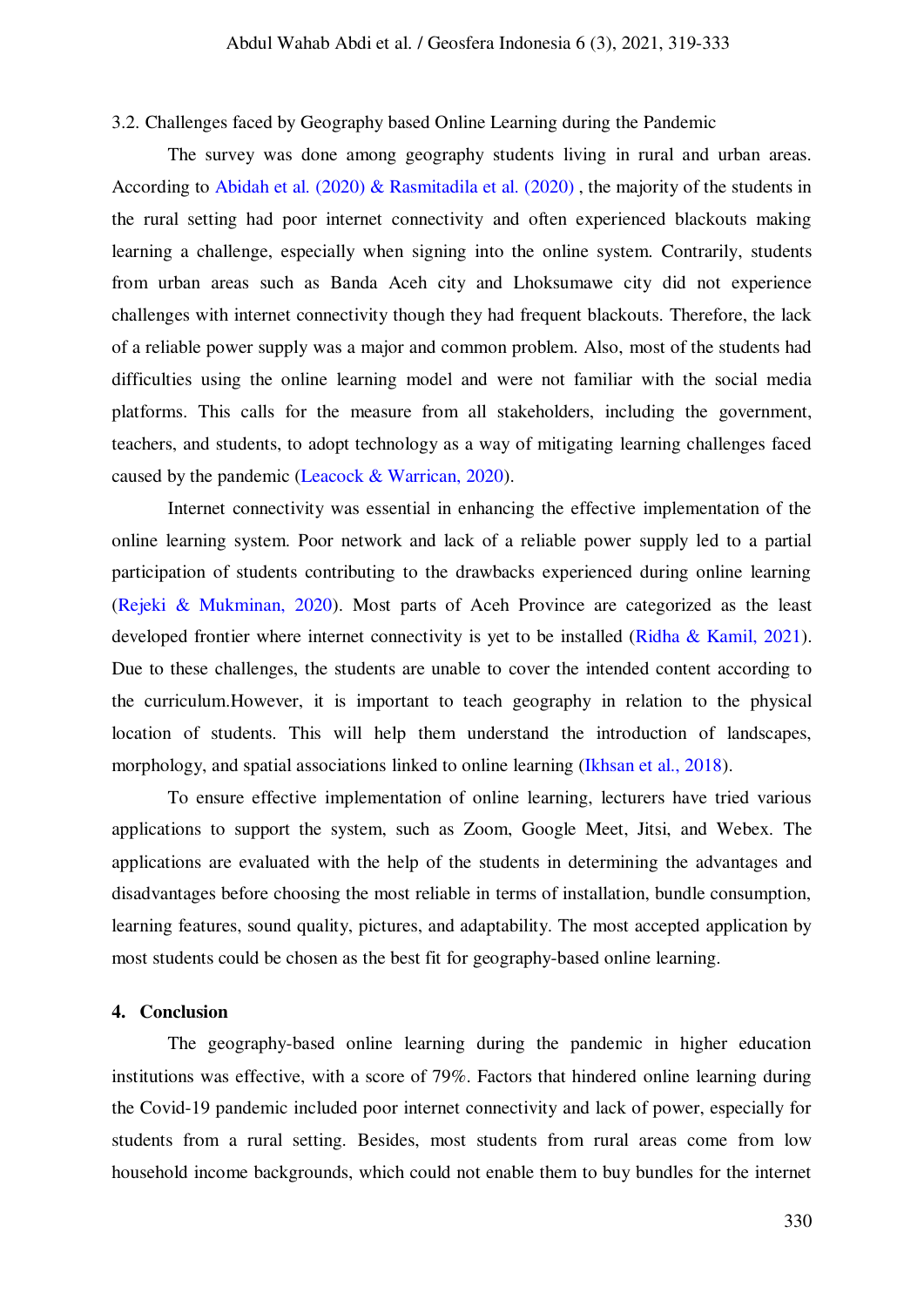compared to their counterparts living in the city. This research concluded that learning geography during a pandemic was quite effective. However, there is a need to solve the identified challenges and integrate efforts between the government and various stakeholders in improving the online learning platform. Furthermore, based on the description given, follow-up research can be conducted to determine the impact of developing online-based learning, teaching material, multimedia, and skills in the face of a pandemic.

## **Conflict of Interest**

The authors declare that there is no conflict of interest with any financial, personal, other people or organizations related to the material in this study.

#### **References**

- <span id="page-12-6"></span>Abidah, A., Hidaayatullaah, H. N., Simamora, R. M., Fehabutar, D., & Mutakinati, L. (2020). The impact of covid-19 to Indonesian education and its relation to the philosophy of "Merdeka Belajar." *Studies in Philosophy of Science and Education*, *1*(1), 38–49. [https://doi.org/10.46627/sipose.v1i1.9.](https://scie-journal.com/index.php/SiPoSE/article/view/9)
- <span id="page-12-3"></span>Allen, J., Rowan, L., & Singh, P. (2020). Teaching and teacher education in the time of COVID-19. *Asia-Pacific Journal of Teacher Education*, *48*(3), 233–236. [https://doi.org/10.1080/1359866X.2020.1752051.](https://www.tandfonline.com/doi/full/10.1080/1359866X.2020.1752051)
- <span id="page-12-0"></span>Baloran, E. T. (2020). Knowledge, attitudes, anxiety, and coping strategies of students during covid-19 pandemic. *Journal of Loss and Trauma*, *25*(8), 635–642. [https://doi.org/10.1080/15325024.2020.1769300.](https://www.tandfonline.com/doi/full/10.1080/15325024.2020.1769300)
- <span id="page-12-1"></span>Barnes, R., Hall, R., Lowe, V., Pottinger, C., & Popham, A. (2020). Lessons from an online teacher preparation program: Flexing work experience to meet student needs and regulators' requirements in the United States. *Journal of Education for Teaching*, *46*(4), 528–535. [https://doi.org/10.1080/02607476.2020.1802203.](https://www.tandfonline.com/doi/full/10.1080/02607476.2020.1802203)
- <span id="page-12-4"></span>Bryson, J. R., & Andres, L. (2020). Covid-19 and rapid adoption and improvisation of online teaching: Curating resources for extensive versus intensive online learning experiences. *Journal of Geography in Higher Education*, *44*(4), 608–623. [https://doi.org/10.1080/03098265.2020.1807478.](https://www.tandfonline.com/doi/full/10.1080/03098265.2020.1807478)
- <span id="page-12-2"></span>Coolican, M., Borras, J. C., & Strong, M. (2020). Argentina and the covid-19: Lessons learned from education and technical colleges in Buenos Aires Province. *Journal of Education for Teaching*, 46(4), 484–496. [https://doi.org/10.1080/02607476.2020.1802204.](https://www.tandfonline.com/doi/full/10.1080/02607476.2020.1802204)
- <span id="page-12-5"></span>Halliwell, J. (2020). Applying social media research methods in geography teaching: benefits and emerging challenges? *Journal of Geography*, *119*(3) 108-113. [https://doi.org/10.1080/00221341.2020.1755717.](https://www.tandfonline.com/doi/full/10.1080/00221341.2020.1755717)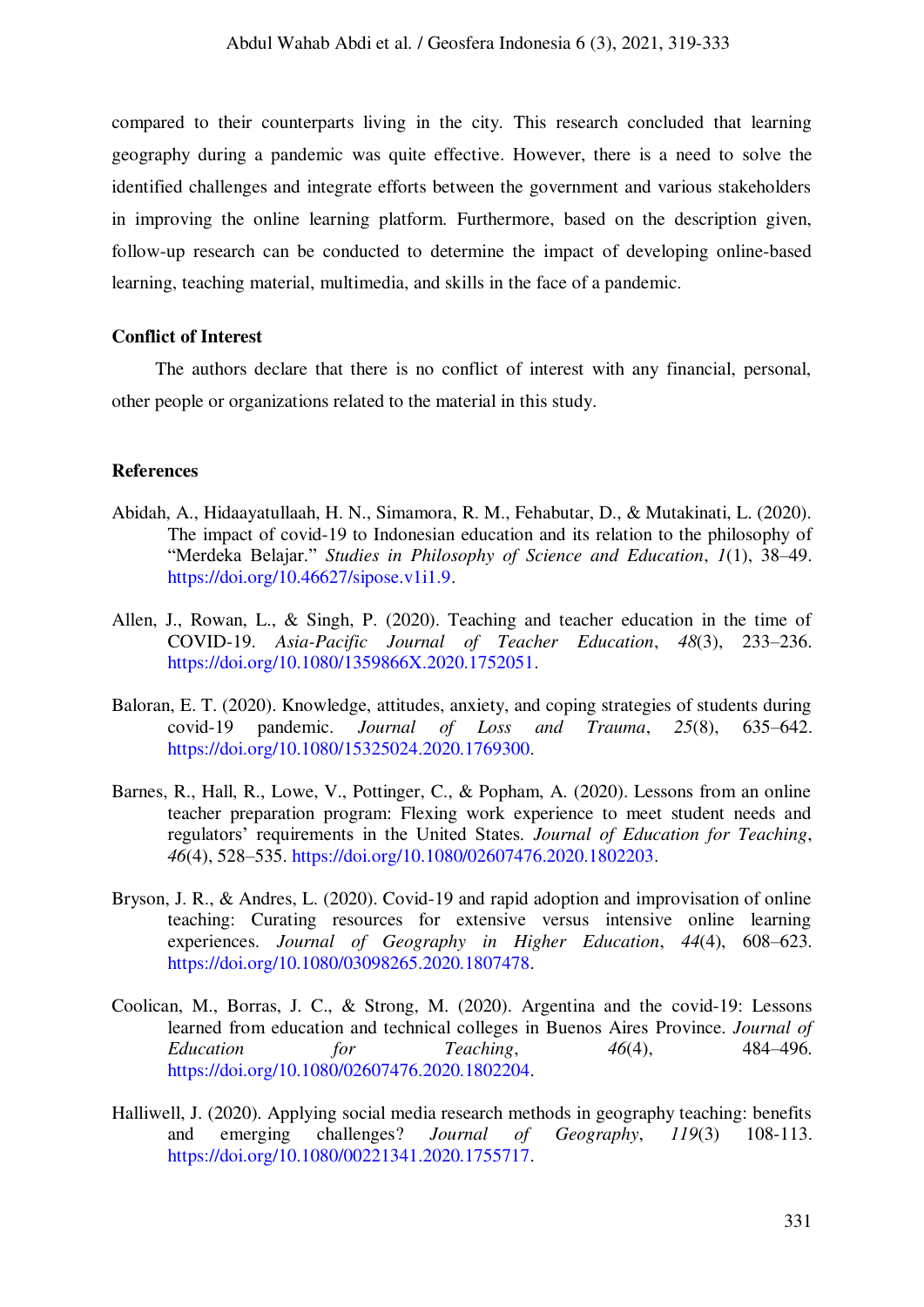- <span id="page-13-5"></span>Hazen, H. (2020). Teaching covid-19 topics in a geographic framework. *The Geography Teacher*, *17*(2), 33–43. [https://doi.org/10.1080/19338341.2020.1764375.](https://www.tandfonline.com/doi/full/10.1080/19338341.2020.1764375)
- <span id="page-13-6"></span>Hazen, H. D., & Alberts, H. C. (2021). Innovative approaches to teaching in geography. *The Geography Teacher*, *18*(1), 1–2. [https://doi.org/10.1080/19338341.2020.1861549.](https://www.tandfonline.com/doi/full/10.1080/19338341.2020.1861549)
- <span id="page-13-11"></span>Holloway, P., Kenna, T., Linehan, D., O'Connor, R., Bradley, H., O'Mahony, B., & Pinkham, R. (2021). Active learning using a smartphone app: Analysing land use patterns in Cork City, Ireland. *Journal of Geography in Higher Education*, *45*(1), 47– 62. [https://doi.org/10.1080/03098265.2020.1802703.](https://www.tandfonline.com/doi/full/10.1080/03098265.2020.1802703)
- Ikhsan, F. A., Kurnianto, F. A., Apriyanto, B., & Nurdin, E. A. (2018). Geography literacy of observation introduction landscape representation place for student experience (ethnomethodology perspective). *Geosfera Indonesia*, *3*(2), 131–145. [https://doi.org/10.19184/geosi.v3i2.8384.](https://jurnal.unej.ac.id/index.php/GEOSI/article/view/8384)
- <span id="page-13-7"></span>Jo, I., & Bednarz, S. W. (2014). Developing pre-service teachers' pedagogical content knowledge for teaching spatial thinking through geography. *Journal of Geography in Higher Education*, *38*(2), 301–313. [https://doi.org/10.1080/03098265.2014.911828.](https://www.tandfonline.com/doi/abs/10.1080/03098265.2014.911828)
- <span id="page-13-9"></span>Leacock, C. J., & Warrican, S. J. (2020). Helping teachers to respond to covid-19 in the Eastern Caribbean: Issues of readiness, equity and care. *Journal of Education for Teaching*, *46*(4), 575–585. [https://doi.org/10.1080/02607476.2020.1803733.](https://www.tandfonline.com/doi/full/10.1080/02607476.2020.1803733)
- <span id="page-13-3"></span>Moorhouse, B. L. (2020). Adaptations to a face-to-face initial teacher education course 'forced' online due to the COVID-19 pandemic. *Journal of Education for Teaching*, *46*(4), 609–611. [https://doi.org/10.1080/02607476.2020.1755205.](https://www.tandfonline.com/doi/full/10.1080/02607476.2020.1755205)
- <span id="page-13-2"></span>Morgan, H. (2020). Best practices for implementing remote learning during a pandemic. *The Clearing House: A Journal of Educational Strategies, Issues and Ideas*, *93*(3), 135– 141[. https://doi.org/10.1080/00098655.2020.1751480.](https://www.tandfonline.com/doi/full/10.1080/00098655.2020.1751480)
- <span id="page-13-0"></span>Mutton, T. (2020). Teacher education and Covid-19: Responses and opportunities for new pedagogical initiatives. *Journal of Education for Teaching*, *46*(4), 439-441. [https://doi.org/10.1080/02607476.2020.1805189.](https://www.tandfonline.com/doi/full/10.1080/02607476.2020.1805189)
- <span id="page-13-1"></span>Nasri, N. M., Husnin, H., Mahmud, S. N. D., & Halim, L. (2020). Mitigating the covid-19 pandemic: A snapshot from Malaysia into the coping strategies for pre-service teachers' education. *Journal of Education for Teaching*, *46*(4), 546–553. [https://doi.org/10.1080/02607476.2020.1802582.](https://www.tandfonline.com/doi/full/10.1080/02607476.2020.1802582)
- <span id="page-13-4"></span>Osman, M. E. (2020). Global impact of COVID-19 on education systems: The emergency remote teaching at Sultan Qaboos University. *Journal of Education for Teaching*, *46*(4), 463-471. [https://doi.org/10.1080/02607476.2020.1802583.](https://www.tandfonline.com/doi/full/10.1080/02607476.2020.1802583)
- <span id="page-13-10"></span><span id="page-13-8"></span>Rasmitadila, Aliyyah, R. R., Rachmadtullah, R., Samsudin, A., Syaodih, E., Nurtanto, M., & Tambunan, A. R. S. (2020). The Perceptions of Primary School Teachers of Online Learning during the COVID-19 Pandemic Period: A Case Study in Indonesia. *Journal of Ethnic and Cultural Studies*, *7*(2), 90–109. [https://doi.org/10.29333/ejecs/388.](http://www.ejecs.org/index.php/JECS/article/view/388)